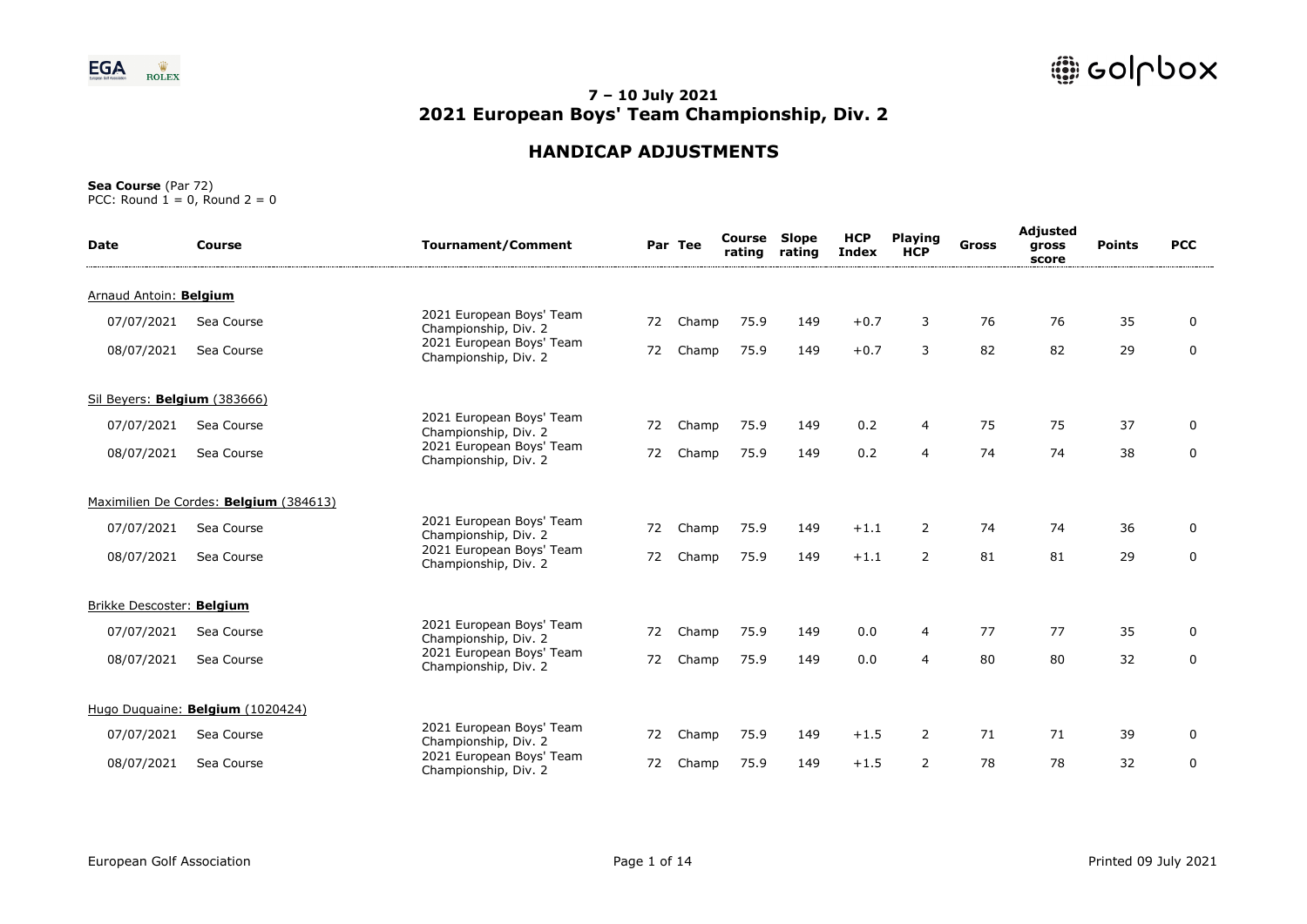

# **HANDICAP ADJUSTMENTS**

| <b>Date</b>                  | <b>Course</b>                     | <b>Tournament/Comment</b>                        |    | Par Tee | <b>Course Slope</b><br>rating | rating | <b>HCP</b><br><b>Index</b> | <b>Playing</b><br><b>HCP</b> | <b>Gross</b> | Adjusted<br>gross<br>score | <b>Points</b> | <b>PCC</b>  |
|------------------------------|-----------------------------------|--------------------------------------------------|----|---------|-------------------------------|--------|----------------------------|------------------------------|--------------|----------------------------|---------------|-------------|
|                              | James Skeet: Belgium (718470)     |                                                  |    |         |                               |        |                            |                              |              |                            |               |             |
| 07/07/2021                   | Sea Course                        | 2021 European Boys' Team<br>Championship, Div. 2 | 72 | Champ   | 75.9                          | 149    | $+1.2$                     | $\overline{2}$               | 78           | 78                         | 32            | 0           |
| 08/07/2021                   | Sea Course                        | 2021 European Boys' Team<br>Championship, Div. 2 | 72 | Champ   | 75.9                          | 149    | $+1.2$                     | $\overline{2}$               | 73           | 73                         | 37            | $\mathbf 0$ |
|                              | Ruut Kangust: Estonia (3-1175)    |                                                  |    |         |                               |        |                            |                              |              |                            |               |             |
| 07/07/2021                   | Sea Course                        | 2021 European Boys' Team<br>Championship, Div. 2 | 72 | Champ   | 75.9                          | 149    | $+1.0$                     | 3                            | 74           | 74                         | 37            |             |
| 08/07/2021                   | Sea Course                        | 2021 European Boys' Team<br>Championship, Div. 2 | 72 | Champ   | 75.9                          | 149    | $+1.2$                     | $\overline{2}$               | 76           | 76                         | 34            |             |
|                              | Ralf Johan Kivi: Estonia (1-3897) |                                                  |    |         |                               |        |                            |                              |              |                            |               |             |
| 07/07/2021                   | Sea Course                        | 2021 European Boys' Team<br>Championship, Div. 2 | 72 | Champ   | 75.9                          | 149    | $+0.9$                     | 3                            | 77           | 77                         | 34            |             |
| 08/07/2021                   | Sea Course                        | 2021 European Boys' Team<br>Championship, Div. 2 | 72 | Champ   | 75.9                          | 149    | $+0.9$                     | 3                            | 72           | 72                         | 39            |             |
| Henry Mägi: Estonia (3-1057) |                                   |                                                  |    |         |                               |        |                            |                              |              |                            |               |             |
| 07/07/2021                   | Sea Course                        | 2021 European Boys' Team<br>Championship, Div. 2 | 72 | Champ   | 75.9                          | 149    | 4.8                        | 10                           | 90           | 88                         | 30            |             |
| 08/07/2021                   | Sea Course                        | 2021 European Boys' Team<br>Championship, Div. 2 | 72 | Champ   | 75.9                          | 149    | 4.9                        | 10                           | 82           | 82                         | 36            |             |
| Rauno Pikk: Estonia (3-1177) |                                   |                                                  |    |         |                               |        |                            |                              |              |                            |               |             |
| 07/07/2021                   | Sea Course                        | 2021 European Boys' Team<br>Championship, Div. 2 | 72 | Champ   | 75.9                          | 149    | 2.0                        | $\overline{7}$               | 75           | 75                         | 40            |             |
| 08/07/2021                   | Sea Course                        | 2021 European Boys' Team<br>Championship, Div. 2 | 72 | Champ   | 75.9                          | 149    | 1.6                        | 6                            | 78           | 78                         | 36            |             |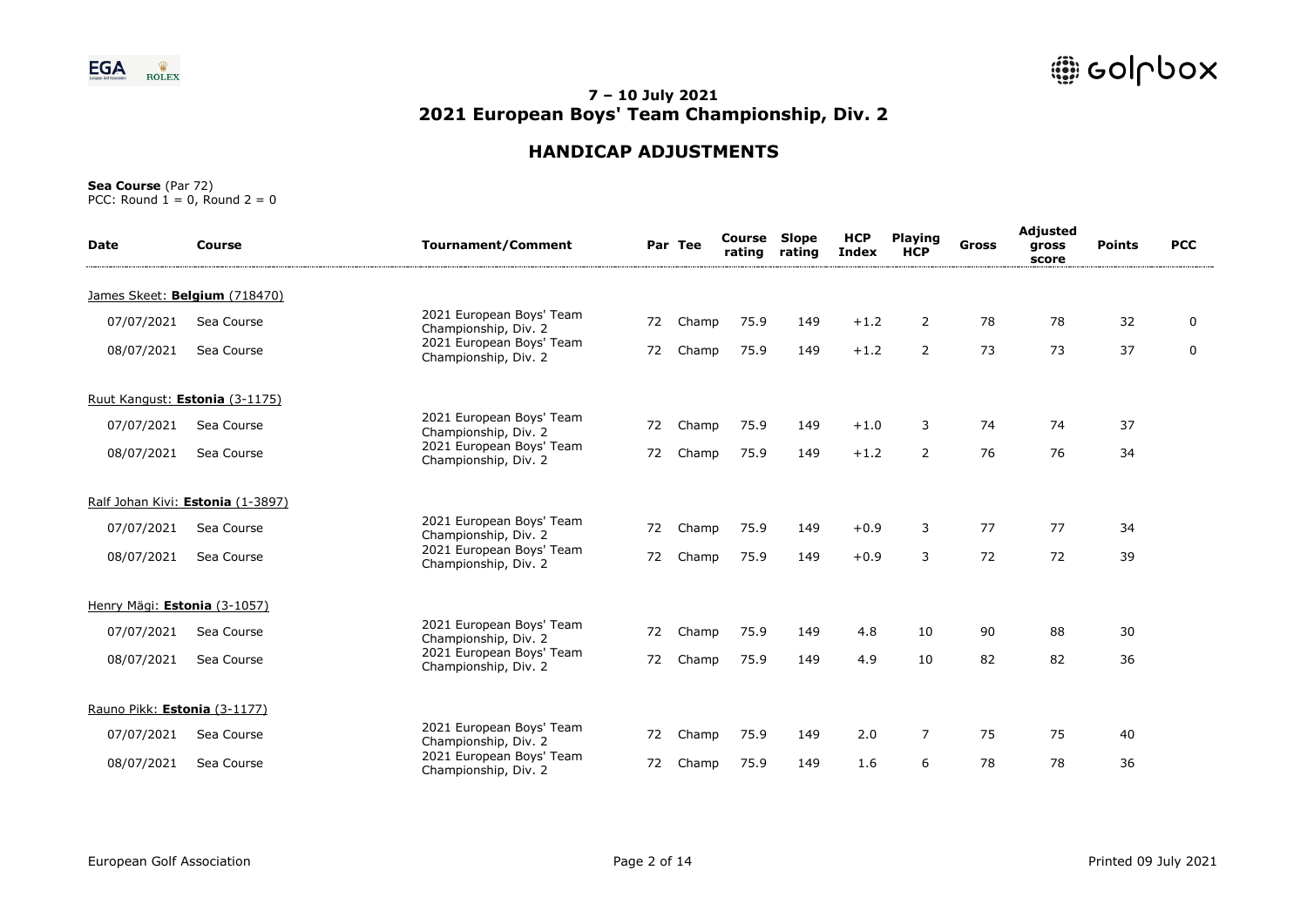

# **HANDICAP ADJUSTMENTS**

| <b>Date</b> | Course                               | <b>Tournament/Comment</b>                        |    | Par Tee | <b>Course Slope</b><br>rating | rating | <b>HCP</b><br>Index | <b>Playing</b><br><b>HCP</b> | Gross | Adjusted<br>gross<br>score | <b>Points</b> | <b>PCC</b>   |
|-------------|--------------------------------------|--------------------------------------------------|----|---------|-------------------------------|--------|---------------------|------------------------------|-------|----------------------------|---------------|--------------|
|             | Richard Teder: Estonia (3-1319)      |                                                  |    |         |                               |        |                     |                              |       |                            |               |              |
| 07/07/2021  | Sea Course                           | 2021 European Boys' Team<br>Championship, Div. 2 | 72 | Champ   | 75.9                          | 149    | $+2.4$              | $\mathbf{1}$                 | 68    | 68                         | 41            |              |
| 08/07/2021  | Sea Course                           | 2021 European Boys' Team<br>Championship, Div. 2 | 72 | Champ   | 75.9                          | 149    | $+2.9$              | $\mathbf 0$                  | 71    | 71                         | 37            |              |
|             | Robin Udodov: Estonia (1-3892)       |                                                  |    |         |                               |        |                     |                              |       |                            |               |              |
| 07/07/2021  | Sea Course                           | 2021 European Boys' Team<br>Championship, Div. 2 | 72 | Champ   | 75.9                          | 149    | 5.1                 | 11                           | 80    | 80                         | 39            |              |
| 08/07/2021  | Sea Course                           | 2021 European Boys' Team<br>Championship, Div. 2 | 72 | Champ   | 75.9                          | 149    | 4.5                 | 10                           | 84    | 84                         | 34            |              |
|             | Roope Juslin: Finland (104-3377)     |                                                  |    |         |                               |        |                     |                              |       |                            |               |              |
| 07/07/2021  | Sea Course                           | 2021 European Boys' Team<br>Championship, Div. 2 | 72 | Champ   | 75.9                          | 149    | $+2.0$              | 1                            | 75    | 75                         | 34            | $\mathbf 0$  |
| 08/07/2021  | Sea Course                           | 2021 European Boys' Team<br>Championship, Div. 2 | 72 | Champ   | 75.9                          | 149    | $+2.0$              | $\mathbf{1}$                 | 72    | 72                         | 37            | $\mathsf{O}$ |
|             | Niilo Mäki-Petäjä: Finland (99-4242) |                                                  |    |         |                               |        |                     |                              |       |                            |               |              |
| 07/07/2021  | Sea Course                           | 2021 European Boys' Team<br>Championship, Div. 2 | 72 | Champ   | 75.9                          | 149    | $+3.0$              | $\mathbf{0}$                 | 74    | 74                         | 34            | 0            |
| 08/07/2021  | Sea Course                           | 2021 European Boys' Team<br>Championship, Div. 2 | 72 | Champ   | 75.9                          | 149    | $+3.1$              | $\mathbf 0$                  | 75    | 75                         | 33            | $\mathbf 0$  |
|             | Oliver Ruutu: Finland (74-1246)      |                                                  |    |         |                               |        |                     |                              |       |                            |               |              |
| 07/07/2021  | Sea Course                           | 2021 European Boys' Team<br>Championship, Div. 2 | 72 | Champ   | 75.9                          | 149    | $+1.6$              | 2                            | 71    | 71                         | 39            | $\mathbf 0$  |
| 08/07/2021  | Sea Course                           | 2021 European Boys' Team<br>Championship, Div. 2 | 72 | Champ   | 75.9                          | 149    | $+2.3$              | $\mathbf{1}$                 | 76    | 76                         | 33            | 0            |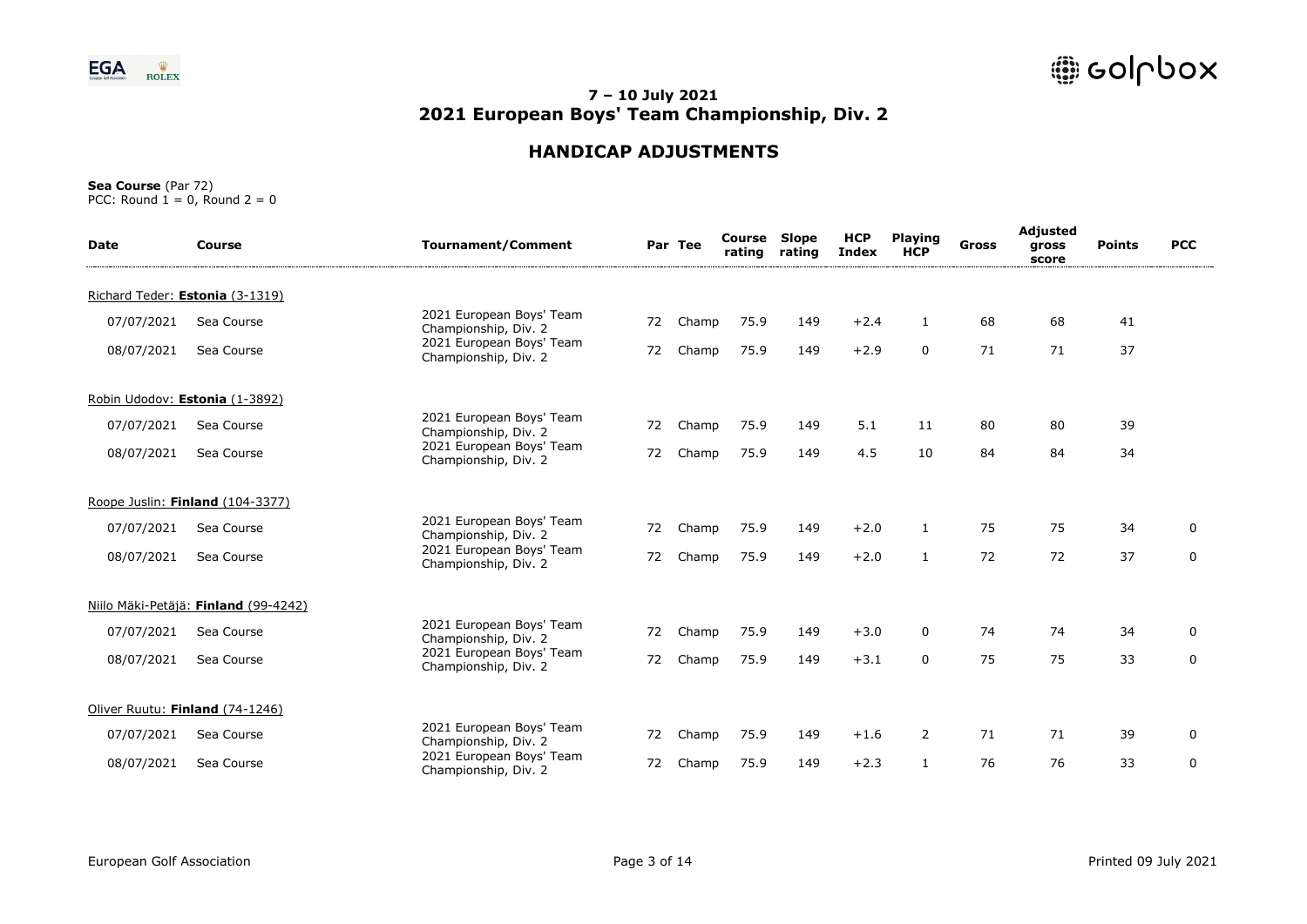

# **HANDICAP ADJUSTMENTS**

| <b>Date</b>          | Course                              | <b>Tournament/Comment</b>                        |    | Par Tee | Course<br>rating | <b>Slope</b><br>rating | <b>HCP</b><br><b>Index</b> | <b>Playing</b><br><b>HCP</b> | Gross | Adjusted<br>gross<br>score | <b>Points</b> | <b>PCC</b>  |
|----------------------|-------------------------------------|--------------------------------------------------|----|---------|------------------|------------------------|----------------------------|------------------------------|-------|----------------------------|---------------|-------------|
|                      | Jesse Saareks: Finland (32-2663)    |                                                  |    |         |                  |                        |                            |                              |       |                            |               |             |
| 07/07/2021           | Sea Course                          | 2021 European Boys' Team<br>Championship, Div. 2 | 72 | Champ   | 75.9             | 149                    | $+3.1$                     | 0                            | 70    | 70                         | 38            | 0           |
| 08/07/2021           | Sea Course                          | 2021 European Boys' Team<br>Championship, Div. 2 | 72 | Champ   | 75.9             | 149                    | $+3.4$                     | $-1$                         | 73    | 73                         | 34            | $\mathbf 0$ |
|                      | Oskari Schuvalow: Finland (99-3662) |                                                  |    |         |                  |                        |                            |                              |       |                            |               |             |
| 07/07/2021           | Sea Course                          | 2021 European Boys' Team<br>Championship, Div. 2 | 72 | Champ   | 75.9             | 149                    | $+3.8$                     | $-1$                         | 77    | 75                         | 32            | 0           |
| 08/07/2021           | Sea Course                          | 2021 European Boys' Team<br>Championship, Div. 2 | 72 | Champ   | 75.9             | 149                    | $+3.8$                     | $-1$                         | 76    | 76                         | 31            | 0           |
|                      | Veikka Viskari: Finland (86-1530)   |                                                  |    |         |                  |                        |                            |                              |       |                            |               |             |
| 07/07/2021           | Sea Course                          | 2021 European Boys' Team<br>Championship, Div. 2 | 72 | Champ   | 75.9             | 149                    | $+1.7$                     | $\overline{2}$               | 74    | 74                         | 36            | 0           |
| 08/07/2021           | Sea Course                          | 2021 European Boys' Team<br>Championship, Div. 2 | 72 | Champ   | 75.9             | 149                    | $+2.0$                     | $\mathbf{1}$                 | 76    | 76                         | 33            | 0           |
| Ákos Benke: Hungary  |                                     |                                                  |    |         |                  |                        |                            |                              |       |                            |               |             |
| 07/07/2021           | Sea Course                          | 2021 European Boys' Team<br>Championship, Div. 2 | 72 | Champ   | 75.9             | 149                    | 3.4                        | 8                            | 84    | 84                         | 32            | 0           |
| 08/07/2021           | Sea Course                          | 2021 European Boys' Team<br>Championship, Div. 2 | 72 | Champ   | 75.9             | 149                    | 3.4                        | 8                            | 77    | 77                         | 39            | 0           |
| Gergő Fülöp: Hungary |                                     |                                                  |    |         |                  |                        |                            |                              |       |                            |               |             |
| 07/07/2021           | Sea Course                          | 2021 European Boys' Team<br>Championship, Div. 2 | 72 | Champ   | 75.9             | 149                    | 4.7                        | 10                           | 100   | 95                         | 23            | 0           |
| 08/07/2021           | Sea Course                          | 2021 European Boys' Team<br>Championship, Div. 2 | 72 | Champ   | 75.9             | 149                    | 4.7                        | 10                           | 85    | 85                         | 33            | 0           |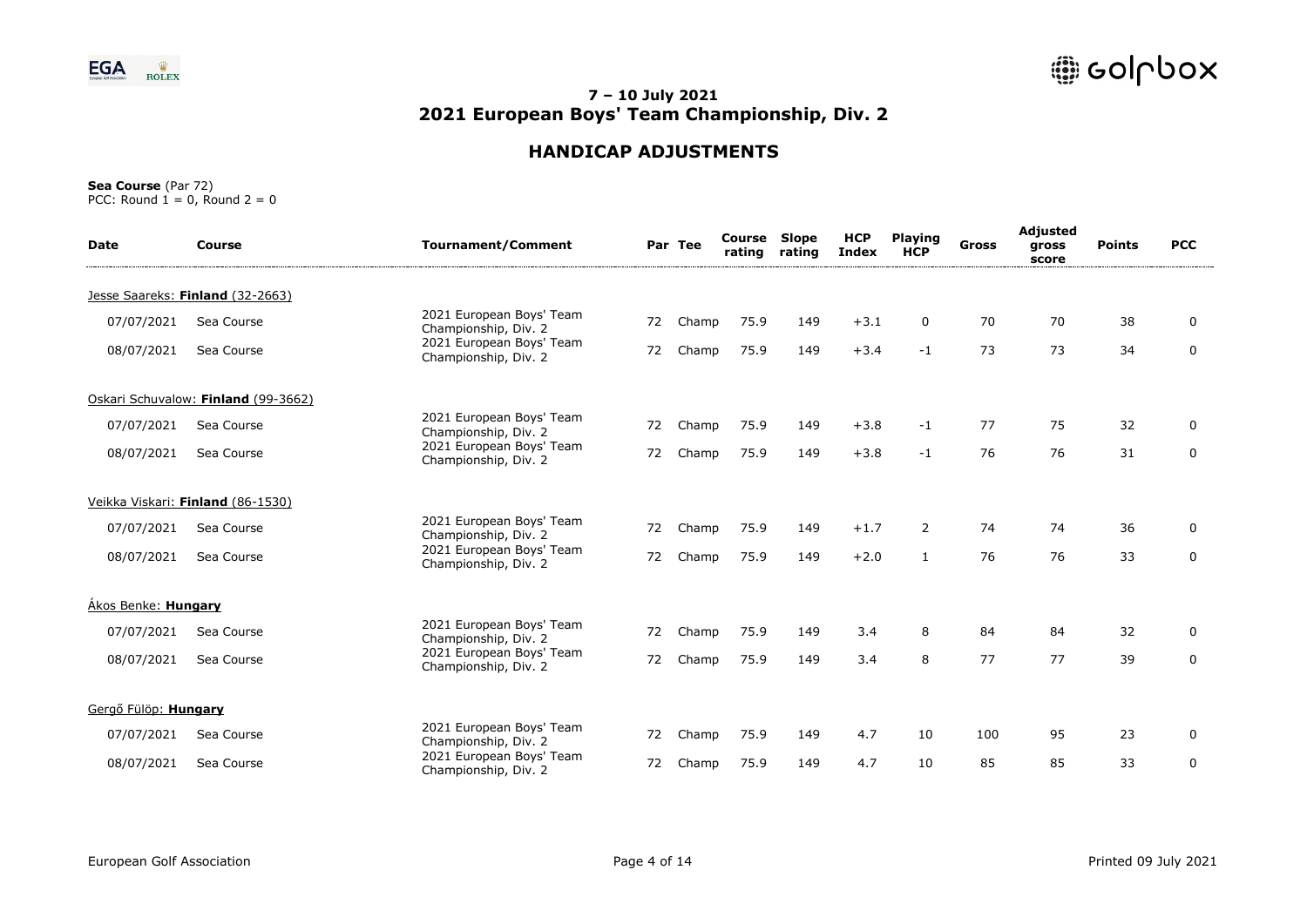

# **HANDICAP ADJUSTMENTS**

| <b>Date</b>                | Course                         | <b>Tournament/Comment</b>                        |    | Par Tee | Course<br>rating | <b>Slope</b><br>rating | <b>HCP</b><br><b>Index</b> | <b>Playing</b><br><b>HCP</b> | Gross | Adjusted<br>gross<br>score | <b>Points</b> | <b>PCC</b>  |
|----------------------------|--------------------------------|--------------------------------------------------|----|---------|------------------|------------------------|----------------------------|------------------------------|-------|----------------------------|---------------|-------------|
| Ádám Endre Károly: Hungary |                                |                                                  |    |         |                  |                        |                            |                              |       |                            |               |             |
| 07/07/2021                 | Sea Course                     | 2021 European Boys' Team<br>Championship, Div. 2 | 72 | Champ   | 75.9             | 149                    | 4.7                        | 10                           | 78    | 78                         | 40            | 0           |
| 08/07/2021                 | Sea Course                     | 2021 European Boys' Team<br>Championship, Div. 2 | 72 | Champ   | 75.9             | 149                    | 4.7                        | 10                           | 78    | 78                         | 40            | 0           |
| Alex Kovács: Hungary       |                                |                                                  |    |         |                  |                        |                            |                              |       |                            |               |             |
| 07/07/2021                 | Sea Course                     | 2021 European Boys' Team<br>Championship, Div. 2 | 72 | Champ   | 75.9             | 149                    | 6.9                        | 13                           | 89    | 88                         | 33            | 0           |
| 08/07/2021                 | Sea Course                     | 2021 European Boys' Team<br>Championship, Div. 2 | 72 | Champ   | 75.9             | 149                    | 6.9                        | 13                           | 77    | 77                         | 44            | $\mathbf 0$ |
| Bence Somogyi: Hungary     |                                |                                                  |    |         |                  |                        |                            |                              |       |                            |               |             |
| 07/07/2021                 | Sea Course                     | 2021 European Boys' Team<br>Championship, Div. 2 | 72 | Champ   | 75.9             | 149                    | 0.8                        | 5                            | 81    | 81                         | 32            | 0           |
| 08/07/2021                 | Sea Course                     | 2021 European Boys' Team<br>Championship, Div. 2 | 72 | Champ   | 75.9             | 149                    | 0.8                        | 5                            | 75    | 75                         | 38            | $\mathbf 0$ |
|                            | Zénó Zsimán-Lebovics: Hungary  |                                                  |    |         |                  |                        |                            |                              |       |                            |               |             |
| 07/07/2021                 | Sea Course                     | 2021 European Boys' Team<br>Championship, Div. 2 | 72 | Champ   | 75.9             | 149                    | 2.8                        | 8                            | 81    | 81                         | 35            | 0           |
| 08/07/2021                 | Sea Course                     | 2021 European Boys' Team<br>Championship, Div. 2 | 72 | Champ   | 75.9             | 149                    | 2.8                        | 8                            | 74    | 74                         | 42            | 0           |
|                            | Aron Ingi Hakonarsson: Iceland |                                                  |    |         |                  |                        |                            |                              |       |                            |               |             |
| 07/07/2021                 | Sea Course                     | 2021 European Boys' Team<br>Championship, Div. 2 | 72 | Champ   | 75.9             | 149                    | 2.8                        | 8                            | 81    | 80                         | 36            | 0           |
| 08/07/2021                 | Sea Course                     | 2021 European Boys' Team<br>Championship, Div. 2 | 72 | Champ   | 75.9             | 149                    | 2.8                        | 8                            | 80    | 80                         | 36            | 0           |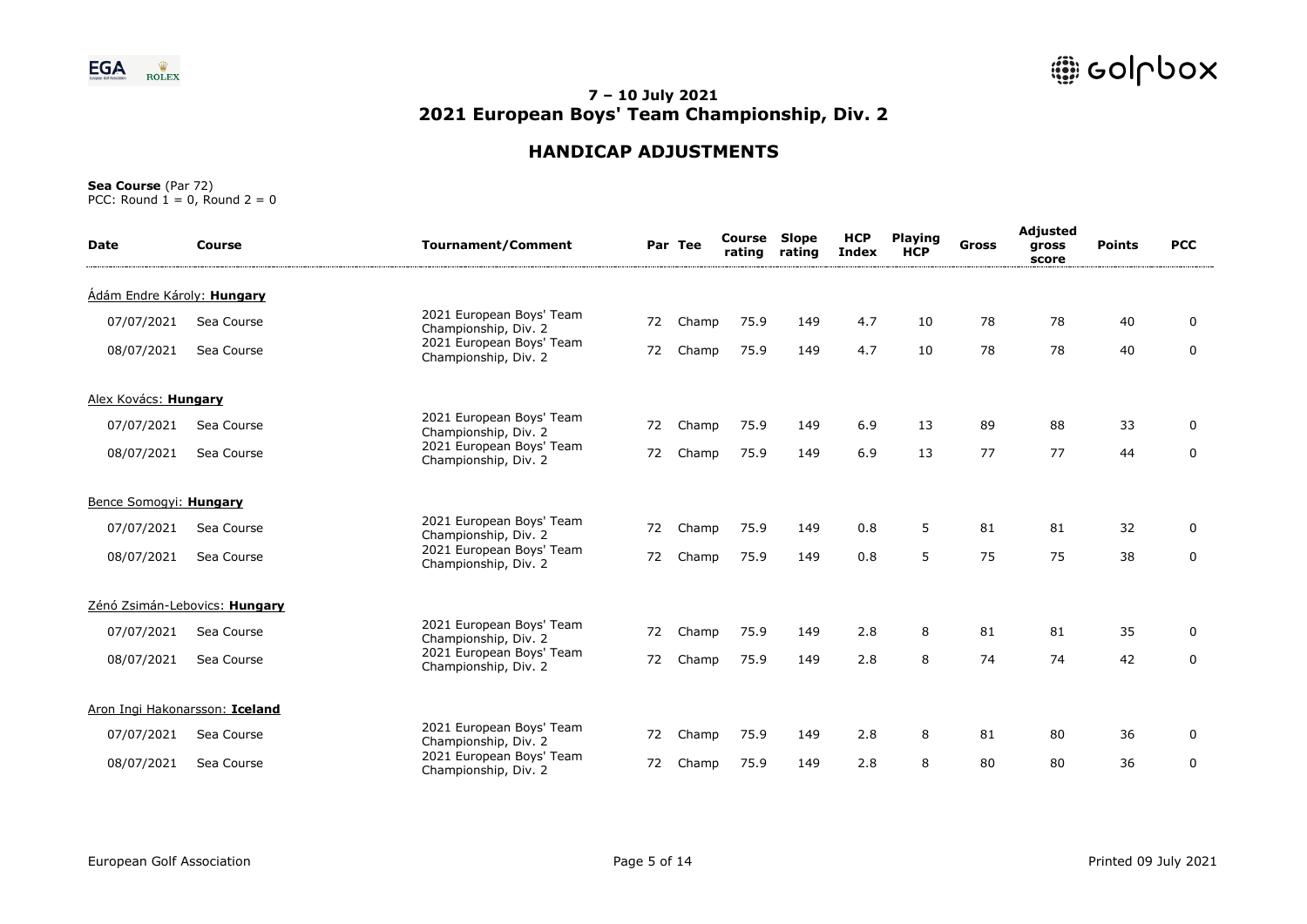

# **HANDICAP ADJUSTMENTS**

| <b>Date</b>                   | Course                             | <b>Tournament/Comment</b>                        |    | Par Tee | Course<br>rating | <b>Slope</b><br>rating | <b>HCP</b><br><b>Index</b> | <b>Playing</b><br><b>HCP</b> | Gross | Adjusted<br>gross<br>score | <b>Points</b> | <b>PCC</b>  |
|-------------------------------|------------------------------------|--------------------------------------------------|----|---------|------------------|------------------------|----------------------------|------------------------------|-------|----------------------------|---------------|-------------|
|                               | Bjarni Thor Ludviksson: Iceland    |                                                  |    |         |                  |                        |                            |                              |       |                            |               |             |
| 07/07/2021                    | Sea Course                         | 2021 European Boys' Team<br>Championship, Div. 2 | 72 | Champ   | 75.9             | 149                    | 0.4                        | 4                            | 77    | 76                         | 36            | 0           |
| 08/07/2021                    | Sea Course                         | 2021 European Boys' Team<br>Championship, Div. 2 | 72 | Champ   | 75.9             | 149                    | 0.4                        | $\overline{4}$               | 78    | 78                         | 34            | 0           |
|                               | Dagur Fannar Olafsson: Iceland     |                                                  |    |         |                  |                        |                            |                              |       |                            |               |             |
| 07/07/2021                    | Sea Course                         | 2021 European Boys' Team<br>Championship, Div. 2 | 72 | Champ   | 75.9             | 149                    | $+0.3$                     | $\overline{4}$               | 82    | 81                         | 31            | 0           |
| 08/07/2021                    | Sea Course                         | 2021 European Boys' Team<br>Championship, Div. 2 | 72 | Champ   | 75.9             | 149                    | $+0.3$                     | $\overline{4}$               | 78    | 78                         | 34            | $\mathbf 0$ |
| Bodvar Bragi Palsson: Iceland |                                    |                                                  |    |         |                  |                        |                            |                              |       |                            |               |             |
| 07/07/2021                    | Sea Course                         | 2021 European Boys' Team<br>Championship, Div. 2 | 72 | Champ   | 75.9             | 149                    | $+2.5$                     | 1                            | 71    | 71                         | 38            | 0           |
| 08/07/2021                    | Sea Course                         | 2021 European Boys' Team<br>Championship, Div. 2 | 72 | Champ   | 75.9             | 149                    | $+2.5$                     | $\mathbf{1}$                 | 73    | 73                         | 36            | 0           |
|                               | Gunnlaugur Arni Sveinsson: Iceland |                                                  |    |         |                  |                        |                            |                              |       |                            |               |             |
| 07/07/2021                    | Sea Course                         | 2021 European Boys' Team<br>Championship, Div. 2 | 72 | Champ   | 75.9             | 149                    | 1.4                        | 6                            | 76    | 76                         | 38            | 0           |
| 08/07/2021                    | Sea Course                         | 2021 European Boys' Team<br>Championship, Div. 2 | 72 | Champ   | 75.9             | 149                    | 1.4                        | 6                            | 80    | 80                         | 34            | 0           |
|                               | Biorn Viktor Viktorsson: Iceland   |                                                  |    |         |                  |                        |                            |                              |       |                            |               |             |
| 07/07/2021                    | Sea Course                         | 2021 European Boys' Team<br>Championship, Div. 2 | 72 | Champ   | 75.9             | 149                    | 0.5                        | 5                            | 78    | 78                         | 35            | 0           |
| 08/07/2021                    | Sea Course                         | 2021 European Boys' Team<br>Championship, Div. 2 | 72 | Champ   | 75.9             | 149                    | 0.5                        | 5                            | 87    | 86                         | 27            | 0           |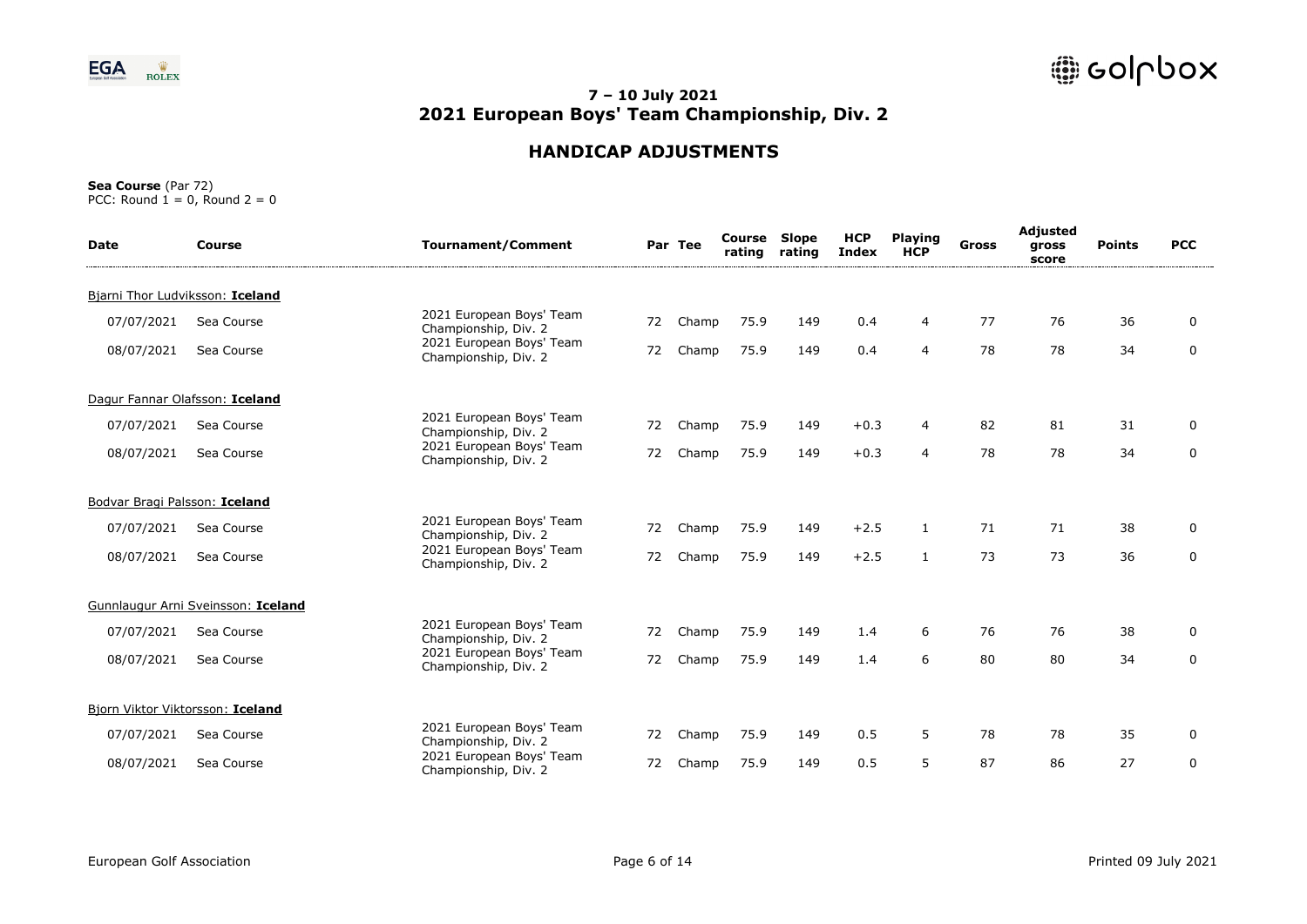

# **HANDICAP ADJUSTMENTS**

| <b>Date</b>                    | Course                            | <b>Tournament/Comment</b>                        |    | Par Tee | Course<br>rating | <b>Slope</b><br>rating | <b>HCP</b><br><b>Index</b> | <b>Playing</b><br><b>HCP</b> | <b>Gross</b> | Adjusted<br>gross<br>score | <b>Points</b> | <b>PCC</b>  |
|--------------------------------|-----------------------------------|--------------------------------------------------|----|---------|------------------|------------------------|----------------------------|------------------------------|--------------|----------------------------|---------------|-------------|
| Mareks Atars: Latvia (1-21112) |                                   |                                                  |    |         |                  |                        |                            |                              |              |                            |               |             |
| 07/07/2021                     | Sea Course                        | 2021 European Boys' Team<br>Championship, Div. 2 | 72 | Champ   | 75.9             | 149                    | 2.9                        | 8                            | 81           | 81                         | 35            | 0           |
| 08/07/2021                     | Sea Course                        | 2021 European Boys' Team<br>Championship, Div. 2 | 72 | Champ   | 75.9             | 149                    | 2.8                        | 8                            | 82           | 82                         | 34            | $\mathbf 0$ |
|                                | Francis Gavars: Latvia (1-21753)  |                                                  |    |         |                  |                        |                            |                              |              |                            |               |             |
| 07/07/2021                     | Sea Course                        | 2021 European Boys' Team<br>Championship, Div. 2 | 72 | Champ   | 75.9             | 149                    | 2.2                        | $\overline{7}$               | 81           | 81                         | 34            | 0           |
| 08/07/2021                     | Sea Course                        | 2021 European Boys' Team<br>Championship, Div. 2 | 72 | Champ   | 75.9             | 149                    | 2.6                        | $\overline{7}$               | 79           | 79                         | 36            | 0           |
|                                | Sebastians Krols: Latvia (1-1145) |                                                  |    |         |                  |                        |                            |                              |              |                            |               |             |
| 07/07/2021                     | Sea Course                        | 2021 European Boys' Team<br>Championship, Div. 2 | 72 | Champ   | 75.9             | 149                    | 2.8                        | 8                            | 77           | 77                         | 39            | 0           |
| 08/07/2021                     | Sea Course                        | 2021 European Boys' Team<br>Championship, Div. 2 | 72 | Champ   | 75.9             | 149                    | 3.4                        | 8                            | 76           | 76                         | 40            | $\mathbf 0$ |
| Nils Roberts Maurinš: Latvia   |                                   |                                                  |    |         |                  |                        |                            |                              |              |                            |               |             |
| 07/07/2021                     | Sea Course                        | 2021 European Boys' Team<br>Championship, Div. 2 | 72 | Champ   | 75.9             | 149                    | 4.6                        | 10                           | 91           | 91                         | 27            | 0           |
| 08/07/2021                     | Sea Course                        | 2021 European Boys' Team<br>Championship, Div. 2 | 72 | Champ   | 75.9             | 149                    | 4.6                        | 10                           | 81           | 79                         | 39            | $\mathbf 0$ |
| Karlis Remesis: Latvia         |                                   |                                                  |    |         |                  |                        |                            |                              |              |                            |               |             |
| 07/07/2021                     | Sea Course                        | 2021 European Boys' Team<br>Championship, Div. 2 | 72 | Champ   | 75.9             | 149                    | 2.7                        | $\overline{7}$               | 86           | 82                         | 33            | 0           |
| 08/07/2021                     | Sea Course                        | 2021 European Boys' Team<br>Championship, Div. 2 | 72 | Champ   | 75.9             | 149                    | 2.7                        | $\overline{7}$               | 78           | 78                         | 37            | 0           |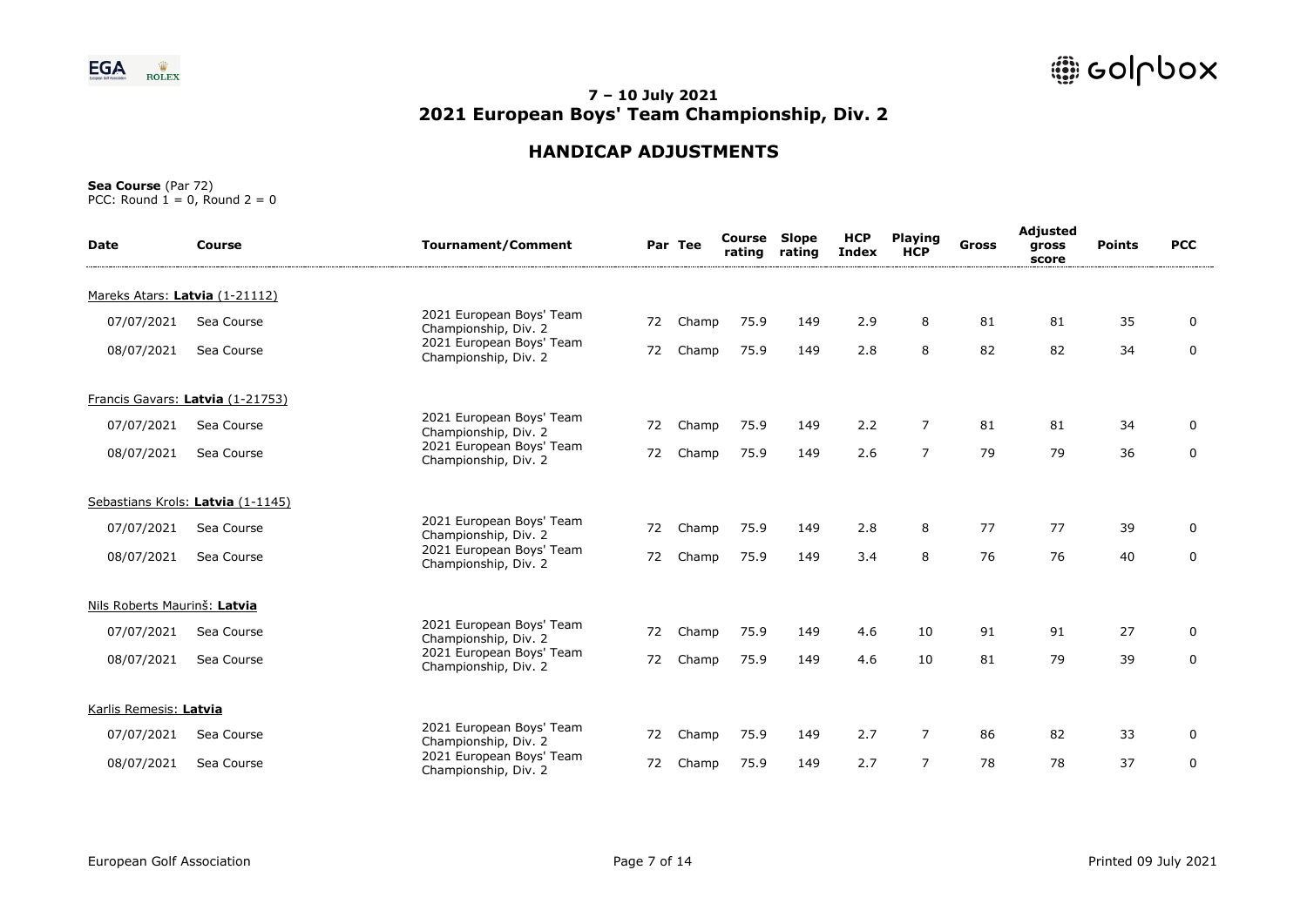

# **HANDICAP ADJUSTMENTS**

| <b>Date</b>                   | Course                                 | <b>Tournament/Comment</b>                        |    | Par Tee | Course<br>rating | <b>Slope</b><br>rating | <b>HCP</b><br><b>Index</b> | <b>Playing</b><br><b>HCP</b> | Gross | Adjusted<br>gross<br>score | <b>Points</b> | <b>PCC</b>  |
|-------------------------------|----------------------------------------|--------------------------------------------------|----|---------|------------------|------------------------|----------------------------|------------------------------|-------|----------------------------|---------------|-------------|
|                               | Valentas Ivančenka: Lithuania (4-85)   |                                                  |    |         |                  |                        |                            |                              |       |                            |               |             |
| 07/07/2021                    | Sea Course                             | 2021 European Boys' Team<br>Championship, Div. 2 | 72 | Champ   | 75.9             | 149                    | 6.6                        | 13                           | 80    | 80                         | 41            | 0           |
| 08/07/2021                    | Sea Course                             | 2021 European Boys' Team<br>Championship, Div. 2 | 72 | Champ   | 75.9             | 149                    | 5.9                        | 12                           | 86    | 85                         | 35            | 0           |
|                               | Giedrius Mackelis: Lithuania (2-260)   |                                                  |    |         |                  |                        |                            |                              |       |                            |               |             |
| 07/07/2021                    | Sea Course                             | 2021 European Boys' Team<br>Championship, Div. 2 | 72 | Champ   | 75.9             | 149                    | $+1.2$                     | $\overline{2}$               | 73    | 73                         | 37            | 0           |
| 08/07/2021                    | Sea Course                             | 2021 European Boys' Team<br>Championship, Div. 2 | 72 | Champ   | 75.9             | 149                    | $+1.3$                     | $\overline{2}$               | 71    | 71                         | 39            | $\mathbf 0$ |
|                               | Kajus Pacauskas: Lithuania (2-428)     |                                                  |    |         |                  |                        |                            |                              |       |                            |               |             |
| 07/07/2021                    | Sea Course                             | 2021 European Boys' Team<br>Championship, Div. 2 | 72 | Champ   | 75.9             | 149                    | 7.8                        | 14                           | 98    | 95                         | 27            | 0           |
| 08/07/2021                    | Sea Course                             | 2021 European Boys' Team<br>Championship, Div. 2 | 72 | Champ   | 75.9             | 149                    | 7.8                        | 14                           | 88    | 87                         | 35            | 0           |
|                               | Normanas Pranevičius: Lithuania (5-33) |                                                  |    |         |                  |                        |                            |                              |       |                            |               |             |
| 07/07/2021                    | Sea Course                             | 2021 European Boys' Team<br>Championship, Div. 2 | 72 | Champ   | 75.9             | 149                    | 12.4                       | 20                           | 96    | 96                         | 32            | 0           |
| 08/07/2021                    | Sea Course                             | 2021 European Boys' Team<br>Championship, Div. 2 | 72 | Champ   | 75.9             | 149                    | 12.4                       | 20                           | 86    | 86                         | 42            | $\mathbf 0$ |
| Deivydas Ražinskas: Lithuania |                                        |                                                  |    |         |                  |                        |                            |                              |       |                            |               |             |
| 07/07/2021                    | Sea Course                             | 2021 European Boys' Team<br>Championship, Div. 2 | 72 | Champ   | 75.9             | 149                    | 1.6                        | 6                            | 83    | 83                         | 31            | 0           |
| 08/07/2021                    | Sea Course                             | 2021 European Boys' Team<br>Championship, Div. 2 | 72 | Champ   | 75.9             | 149                    | 1.6                        | 6                            | 77    | 77                         | 37            | 0           |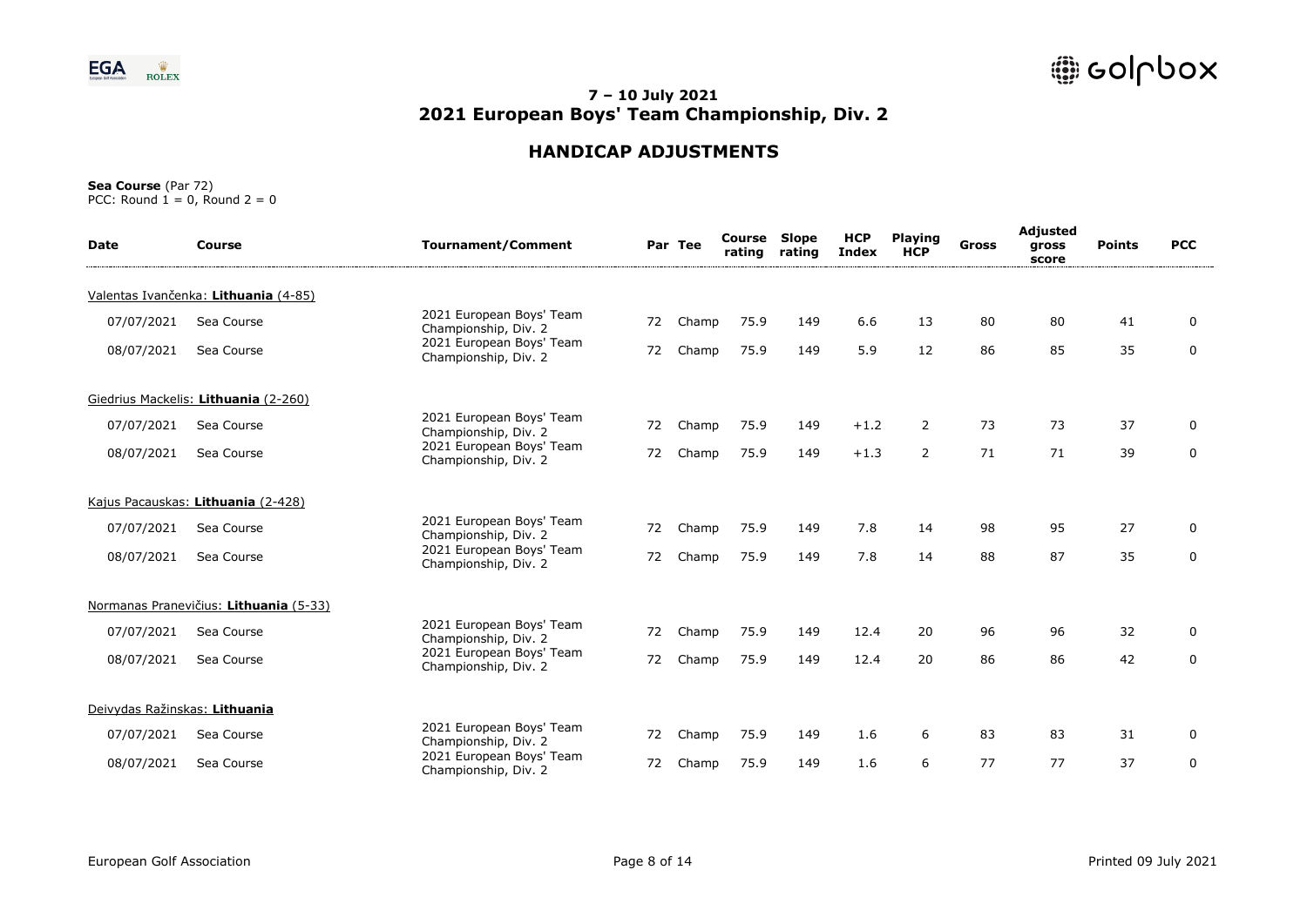

### **HANDICAP ADJUSTMENTS**

| <b>Date</b>                 | Course                              | <b>Tournament/Comment</b>                        |    | Par Tee | Course<br>rating | <b>Slope</b><br>rating | <b>HCP</b><br>Index | <b>Playing</b><br><b>HCP</b> | Gross | Adjusted<br>gross<br>score | <b>Points</b> | <b>PCC</b>  |
|-----------------------------|-------------------------------------|--------------------------------------------------|----|---------|------------------|------------------------|---------------------|------------------------------|-------|----------------------------|---------------|-------------|
| Oskaras Valiauga: Lithuania |                                     |                                                  |    |         |                  |                        |                     |                              |       |                            |               |             |
| 07/07/2021                  | Sea Course                          | 2021 European Boys' Team<br>Championship, Div. 2 | 72 | Champ   | 75.9             | 149                    | 9.8                 | 17                           | 98    | 98                         | 27            | 0           |
| Oscar Bach: Norway (1-4888) |                                     |                                                  |    |         |                  |                        |                     |                              |       |                            |               |             |
| 07/07/2021                  | Sea Course                          | 2021 European Boys' Team<br>Championship, Div. 2 | 72 | Champ   | 75.9             | 149                    | $+3.2$              | $\mathbf 0$                  | 73    | 73                         | 35            | 0           |
| 08/07/2021                  | Sea Course                          | 2021 European Boys' Team<br>Championship, Div. 2 | 72 | Champ   | 75.9             | 149                    | $+3.4$              | $-1$                         | 74    | 74                         | 33            | $\mathbf 0$ |
|                             | Petter S. Dale: Norway (1-7179)     |                                                  |    |         |                  |                        |                     |                              |       |                            |               |             |
| 07/07/2021                  | Sea Course                          | 2021 European Boys' Team<br>Championship, Div. 2 | 72 | Champ   | 75.9             | 149                    | $+1.4$              | $\overline{2}$               | 79    | 79                         | 31            | 0           |
| 08/07/2021                  | Sea Course                          | 2021 European Boys' Team<br>Championship, Div. 2 | 72 | Champ   | 75.9             | 149                    | $+0.9$              | 3                            | 76    | 76                         | 35            | $\mathbf 0$ |
|                             | Herman Huus: Norway (72-2111)       |                                                  |    |         |                  |                        |                     |                              |       |                            |               |             |
| 07/07/2021                  | Sea Course                          | 2021 European Boys' Team<br>Championship, Div. 2 | 72 | Champ   | 75.9             | 149                    | $+0.9$              | 3                            | 77    | 77                         | 34            | $\mathbf 0$ |
| 08/07/2021                  | Sea Course                          | 2021 European Boys' Team<br>Championship, Div. 2 | 72 | Champ   | 75.9             | 149                    | $+1.1$              | $\overline{2}$               | 78    | 78                         | 32            | 0           |
|                             | Michael Aleksander Mjaaseth: Norway |                                                  |    |         |                  |                        |                     |                              |       |                            |               |             |
| 07/07/2021                  | Sea Course                          | 2021 European Boys' Team<br>Championship, Div. 2 | 72 | Champ   | 75.9             | 149                    | $+4.6$              | $-2$                         | 72    | 72                         | 34            | 0           |
| 08/07/2021                  | Sea Course                          | 2021 European Boys' Team<br>Championship, Div. 2 | 72 | Champ   | 75.9             | 149                    | $+4.6$              | $-2$                         | 75    | 75                         | 31            | $\mathbf 0$ |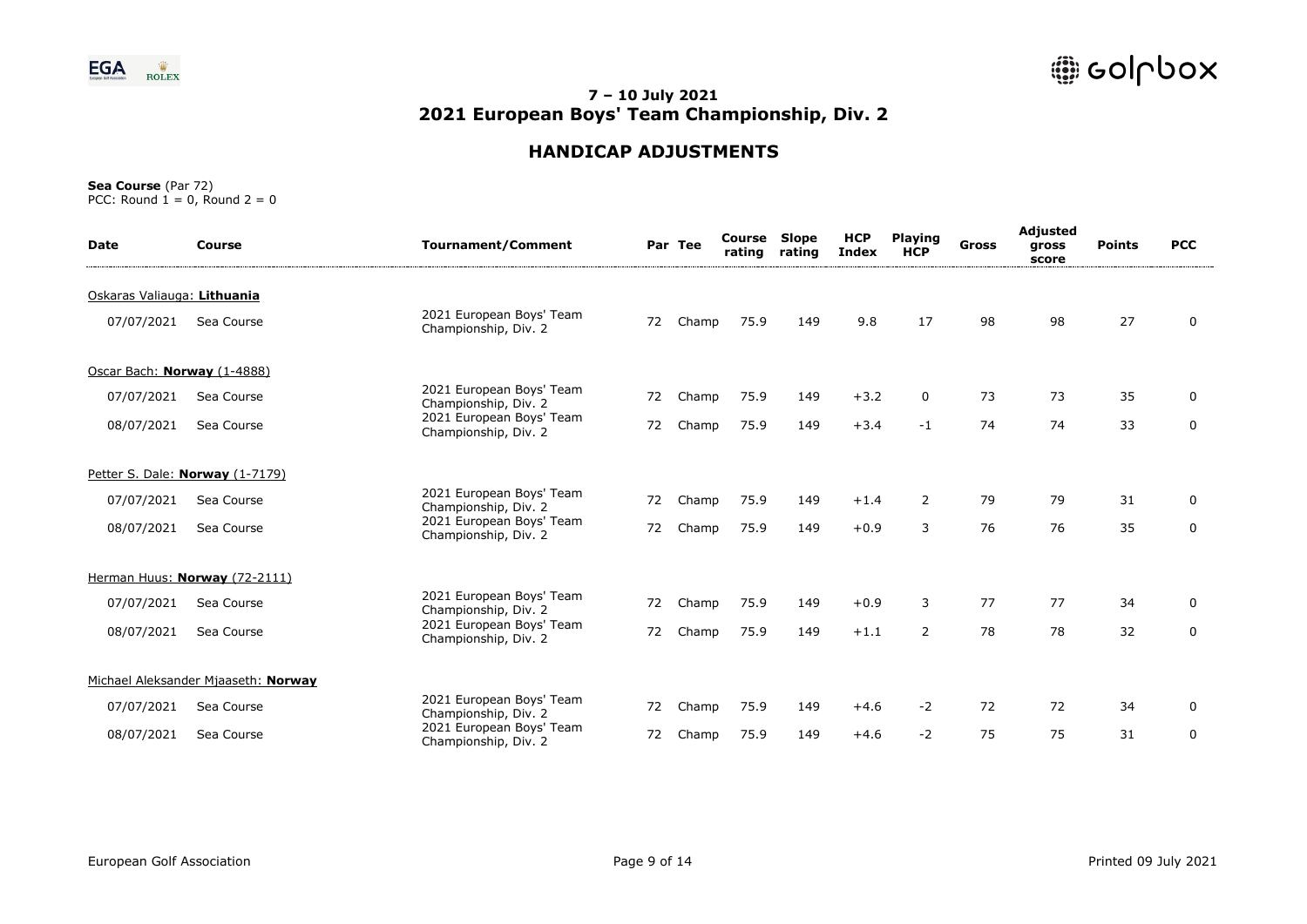

# **HANDICAP ADJUSTMENTS**

| <b>Date</b>              | Course                                       | <b>Tournament/Comment</b>                        |    | Par Tee | Course<br>rating | <b>Slope</b><br>rating | <b>HCP</b><br><b>Index</b> | <b>Playing</b><br><b>HCP</b> | <b>Gross</b> | Adjusted<br>gross<br>score | <b>Points</b> | <b>PCC</b>  |
|--------------------------|----------------------------------------------|--------------------------------------------------|----|---------|------------------|------------------------|----------------------------|------------------------------|--------------|----------------------------|---------------|-------------|
|                          | Aleksander Myklebust Björgc: Norway          |                                                  |    |         |                  |                        |                            |                              |              |                            |               |             |
| 07/07/2021               | Sea Course                                   | 2021 European Boys' Team<br>Championship, Div. 2 | 72 | Champ   | 75.9             | 149                    | $+1.6$                     | 2                            | 71           | 71                         | 39            | 0           |
| 08/07/2021               | Sea Course                                   | 2021 European Boys' Team<br>Championship, Div. 2 | 72 | Champ   | 75.9             | 149                    | $+1.6$                     | $\overline{2}$               | 77           | 77                         | 33            | 0           |
|                          | Theodor Billington Takman: Norway (14-75006) |                                                  |    |         |                  |                        |                            |                              |              |                            |               |             |
| 07/07/2021               | Sea Course                                   | 2021 European Boys' Team<br>Championship, Div. 2 | 72 | Champ   | 75.9             | 149                    | $+1.7$                     | $\overline{2}$               | 77           | 77                         | 33            | 0           |
| 08/07/2021               | Sea Course                                   | 2021 European Boys' Team<br>Championship, Div. 2 | 72 | Champ   | 75.9             | 149                    | $+1.4$                     | $\overline{2}$               | 75           | 75                         | 35            | $\mathbf 0$ |
|                          | Valters Tralmaks: Ozo Golf Club (1-22026)    |                                                  |    |         |                  |                        |                            |                              |              |                            |               |             |
| 07/07/2021               | Sea Course                                   | 2021 European Boys' Team<br>Championship, Div. 2 | 72 | Champ   | 75.9             | 149                    | 7.2                        | 13                           | 99           | 97                         | 24            | 0           |
| Jan Brancki: Poland      |                                              |                                                  |    |         |                  |                        |                            |                              |              |                            |               |             |
| 07/07/2021               | Sea Course                                   | 2021 European Boys' Team<br>Championship, Div. 2 | 72 | Champ   | 75.9             | 149                    | 0.9                        | 5                            | 81           | 81                         | 32            | 0           |
| 08/07/2021               | Sea Course                                   | 2021 European Boys' Team<br>Championship, Div. 2 | 72 | Champ   | 75.9             | 149                    | 0.9                        | 5                            | 83           | 83                         | 30            | $\mathbf 0$ |
| Franciszek Dudek: Poland |                                              |                                                  |    |         |                  |                        |                            |                              |              |                            |               |             |
| 07/07/2021               | Sea Course                                   | 2021 European Boys' Team<br>Championship, Div. 2 | 72 | Champ   | 75.9             | 149                    | 0.2                        | 4                            | 73           | 73                         | 39            | 0           |
| 08/07/2021               | Sea Course                                   | 2021 European Boys' Team<br>Championship, Div. 2 | 72 | Champ   | 75.9             | 149                    | 0.2                        | $\overline{4}$               | 77           | 77                         | 35            | 0           |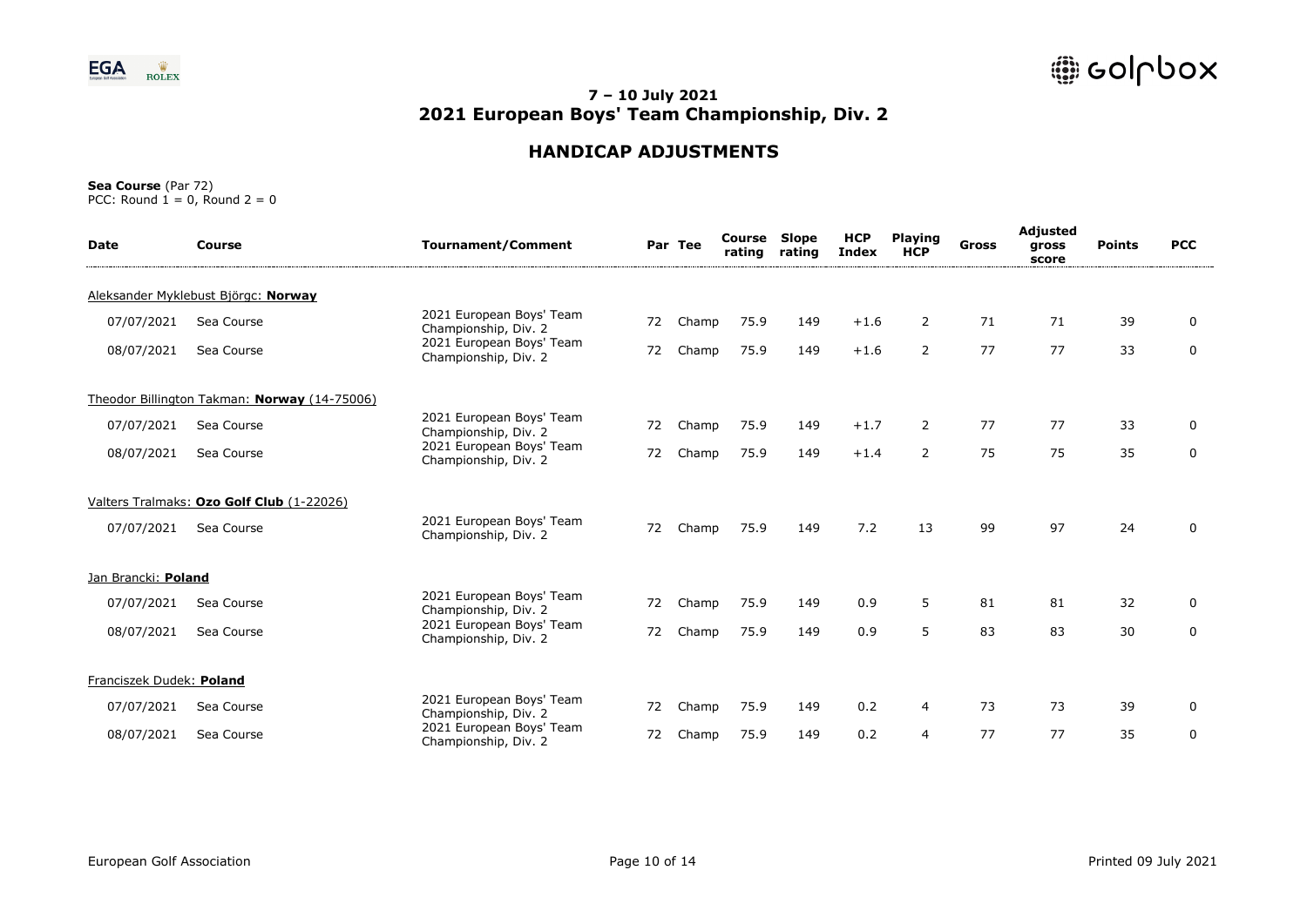

# **HANDICAP ADJUSTMENTS**

| <b>Date</b>                  | <b>Course</b> | <b>Tournament/Comment</b>                        |    | Par Tee | Course<br>rating | <b>Slope</b><br>rating | <b>HCP</b><br>Index | <b>Playing</b><br><b>HCP</b> | <b>Gross</b> | Adjusted<br>gross<br>score | <b>Points</b> | <b>PCC</b>  |
|------------------------------|---------------|--------------------------------------------------|----|---------|------------------|------------------------|---------------------|------------------------------|--------------|----------------------------|---------------|-------------|
| Patrik Fassero Gamba: Poland |               |                                                  |    |         |                  |                        |                     |                              |              |                            |               |             |
| 07/07/2021                   | Sea Course    | 2021 European Boys' Team<br>Championship, Div. 2 | 72 | Champ   | 75.9             | 149                    | 1.2                 | 5                            | 84           | 84                         | 29            | $\mathbf 0$ |
| 08/07/2021                   | Sea Course    | 2021 European Boys' Team<br>Championship, Div. 2 | 72 | Champ   | 75.9             | 149                    | 1.2                 | 5                            | 79           | 79                         | 34            | 0           |
| Maciej Janusiewicz: Poland   |               |                                                  |    |         |                  |                        |                     |                              |              |                            |               |             |
| 07/07/2021                   | Sea Course    | 2021 European Boys' Team<br>Championship, Div. 2 | 72 | Champ   | 75.9             | 149                    | 2.0                 | $\overline{7}$               | 77           | 77                         | 38            | 0           |
| 08/07/2021                   | Sea Course    | 2021 European Boys' Team<br>Championship, Div. 2 | 72 | Champ   | 75.9             | 149                    | 2.0                 | $\overline{7}$               | 81           | 81                         | 34            | 0           |
| Tristan Kolasinski: Poland   |               |                                                  |    |         |                  |                        |                     |                              |              |                            |               |             |
| 07/07/2021                   | Sea Course    | 2021 European Boys' Team<br>Championship, Div. 2 | 72 | Champ   | 75.9             | 149                    | 1.8                 | 6                            | 77           | 77                         | 37            | 0           |
| 08/07/2021                   | Sea Course    | 2021 European Boys' Team<br>Championship, Div. 2 | 72 | Champ   | 75.9             | 149                    | 1.8                 | 6                            | 76           | 76                         | 38            | 0           |
| Krzysztof Sosnowski: Poland  |               |                                                  |    |         |                  |                        |                     |                              |              |                            |               |             |
| 07/07/2021                   | Sea Course    | 2021 European Boys' Team<br>Championship, Div. 2 | 72 | Champ   | 75.9             | 149                    | 0.3                 | 4                            | 75           | 75                         | 37            | 0           |
| 08/07/2021                   | Sea Course    | 2021 European Boys' Team<br>Championship, Div. 2 | 72 | Champ   | 75.9             | 149                    | 0.3                 | $\overline{4}$               | 77           | 77                         | 35            | 0           |
| Adam Bencik: Slovakia        |               |                                                  |    |         |                  |                        |                     |                              |              |                            |               |             |
| 07/07/2021                   | Sea Course    | 2021 European Boys' Team<br>Championship, Div. 2 | 72 | Champ   | 75.9             | 149                    | $+0.6$              | 3                            | 74           | 74                         | 37            | $\mathbf 0$ |
| 08/07/2021                   | Sea Course    | 2021 European Boys' Team<br>Championship, Div. 2 | 72 | Champ   | 75.9             | 149                    | $+0.6$              | 3                            | 75           | 75                         | 36            | 0           |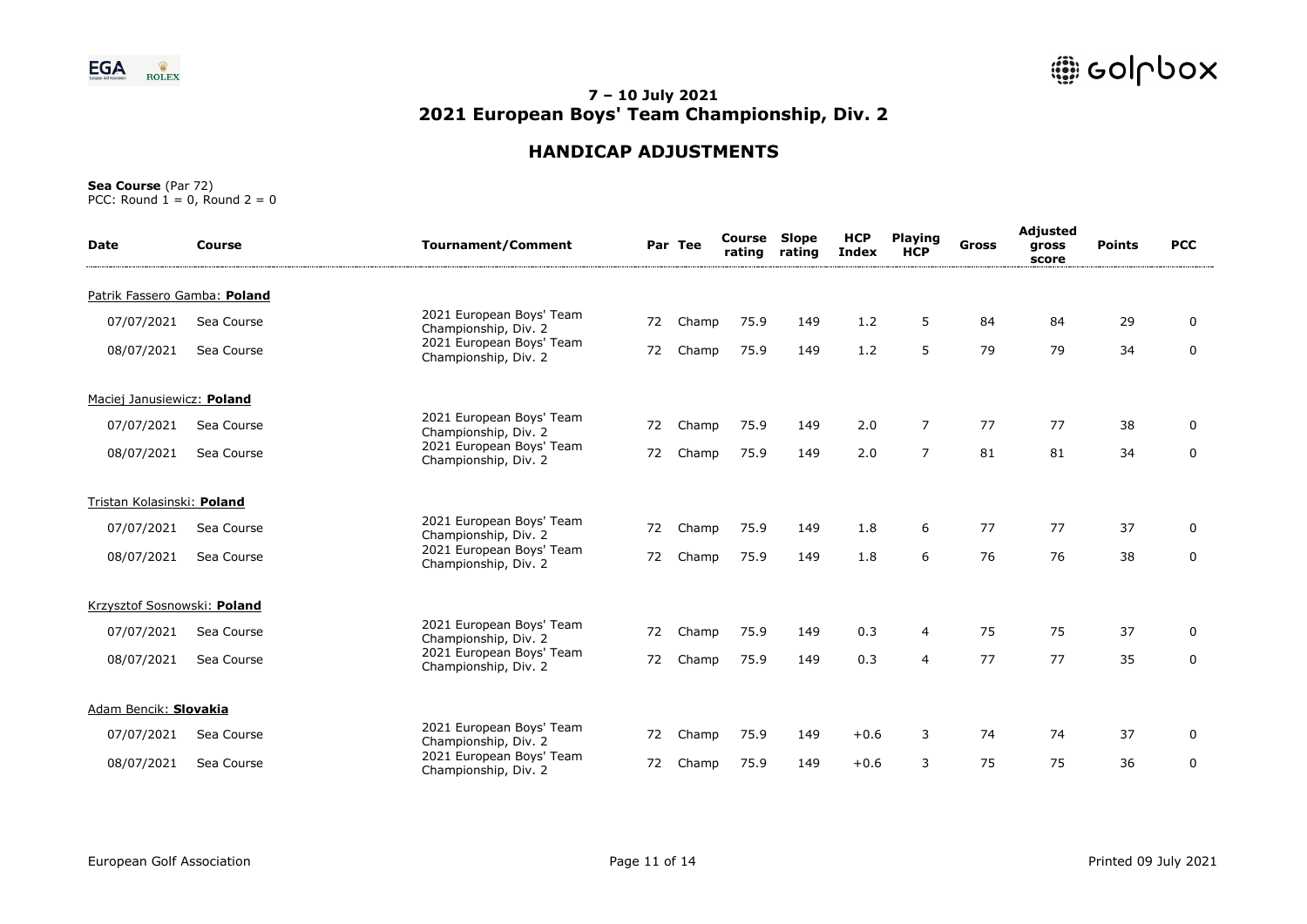

# **HANDICAP ADJUSTMENTS**

| <b>Date</b>              | <b>Course</b> | <b>Tournament/Comment</b>                        |    | Par Tee | Course<br>rating | Slope<br>rating | <b>HCP</b><br><b>Index</b> | <b>Playing</b><br><b>HCP</b> | Gross | Adjusted<br>gross<br>score | <b>Points</b> | <b>PCC</b>  |
|--------------------------|---------------|--------------------------------------------------|----|---------|------------------|-----------------|----------------------------|------------------------------|-------|----------------------------|---------------|-------------|
| Rene Bergendi: Slovakia  |               |                                                  |    |         |                  |                 |                            |                              |       |                            |               |             |
| 07/07/2021               | Sea Course    | 2021 European Boys' Team<br>Championship, Div. 2 | 72 | Champ   | 75.9             | 149             | $+2.4$                     | $\mathbf{1}$                 | 72    | 72                         | 37            | 0           |
| 08/07/2021               | Sea Course    | 2021 European Boys' Team<br>Championship, Div. 2 | 72 | Champ   | 75.9             | 149             | $+2.4$                     | $\mathbf{1}$                 | 76    | 76                         | 33            | $\mathbf 0$ |
| Andrej Chochol: Slovakia |               |                                                  |    |         |                  |                 |                            |                              |       |                            |               |             |
| 07/07/2021               | Sea Course    | 2021 European Boys' Team<br>Championship, Div. 2 | 72 | Champ   | 75.9             | 149             | $+0.5$                     | 3                            | 76    | 75                         | 36            | 0           |
| 08/07/2021               | Sea Course    | 2021 European Boys' Team<br>Championship, Div. 2 | 72 | Champ   | 75.9             | 149             | $+0.5$                     | 3                            | 76    | 75                         | 36            | 0           |
| Matus Kudlac: Slovakia   |               |                                                  |    |         |                  |                 |                            |                              |       |                            |               |             |
| 07/07/2021               | Sea Course    | 2021 European Boys' Team<br>Championship, Div. 2 | 72 | Champ   | 75.9             | 149             | $+0.4$                     | 3                            | 79    | 79                         | 32            | $\mathbf 0$ |
| 08/07/2021               | Sea Course    | 2021 European Boys' Team<br>Championship, Div. 2 | 72 | Champ   | 75.9             | 149             | $+0.4$                     | 3                            | 78    | 78                         | 33            | 0           |
| Tobias Munk: Slovakia    |               |                                                  |    |         |                  |                 |                            |                              |       |                            |               |             |
| 07/07/2021               | Sea Course    | 2021 European Boys' Team<br>Championship, Div. 2 | 72 | Champ   | 75.9             | 149             | 0.9                        | 5                            | 89    | 87                         | 26            | 0           |
| 08/07/2021               | Sea Course    | 2021 European Boys' Team<br>Championship, Div. 2 | 72 | Champ   | 75.9             | 149             | 0.9                        | 5                            | 77    | 77                         | 36            | $\mathbf 0$ |
| Tomas Smicek: Slovakia   |               |                                                  |    |         |                  |                 |                            |                              |       |                            |               |             |
| 07/07/2021               | Sea Course    | 2021 European Boys' Team<br>Championship, Div. 2 | 72 | Champ   | 75.9             | 149             | $+0.1$                     | 4                            | 78    | 78                         | 34            | 0           |
| 08/07/2021               | Sea Course    | 2021 European Boys' Team<br>Championship, Div. 2 | 72 | Champ   | 75.9             | 149             | $+0.1$                     | $\overline{4}$               | 73    | 73                         | 39            | $\mathbf 0$ |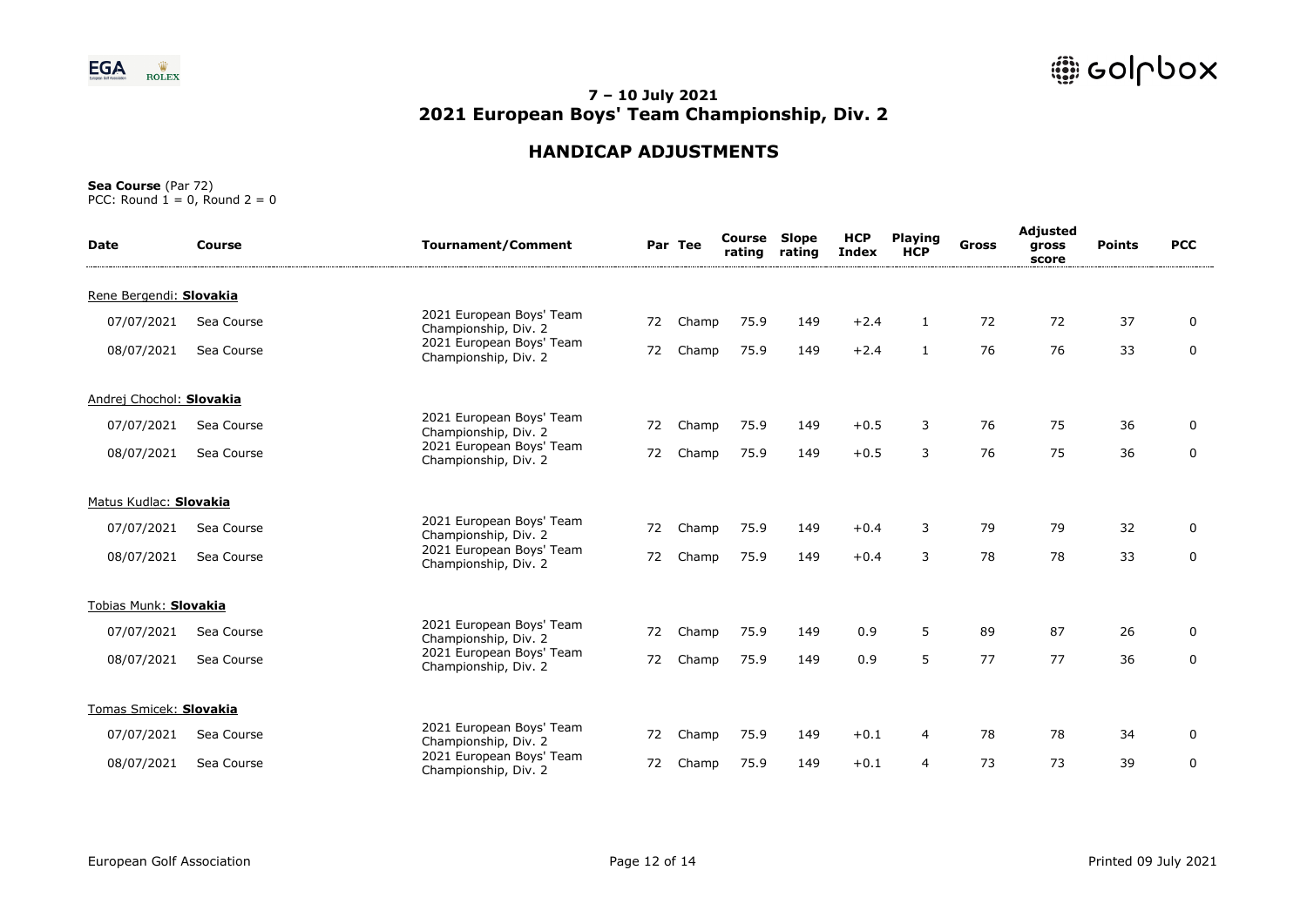

# **HANDICAP ADJUSTMENTS**

| <b>Date</b>              | Course     | <b>Tournament/Comment</b>                        |    | Par Tee | Course<br>rating | <b>Slope</b><br>rating | <b>HCP</b><br><b>Index</b> | <b>Playing</b><br><b>HCP</b> | Gross | Adjusted<br>gross<br>score | <b>Points</b> | <b>PCC</b>  |
|--------------------------|------------|--------------------------------------------------|----|---------|------------------|------------------------|----------------------------|------------------------------|-------|----------------------------|---------------|-------------|
| Jaka Babnik: Slovenia    |            |                                                  |    |         |                  |                        |                            |                              |       |                            |               |             |
| 07/07/2021               | Sea Course | 2021 European Boys' Team<br>Championship, Div. 2 | 72 | Champ   | 75.9             | 149                    | $+1.0$                     | 3                            | 71    | 70                         | 41            | 0           |
| 08/07/2021               | Sea Course | 2021 European Boys' Team<br>Championship, Div. 2 | 72 | Champ   | 75.9             | 149                    | $+1.0$                     | 3                            | 73    | 73                         | 38            | 0           |
| Ziga Babnik: Slovenia    |            |                                                  |    |         |                  |                        |                            |                              |       |                            |               |             |
| 07/07/2021               | Sea Course | 2021 European Boys' Team<br>Championship, Div. 2 | 72 | Champ   | 75.9             | 149                    | 1.5                        | 6                            | 74    | 74                         | 40            | 0           |
| 08/07/2021               | Sea Course | 2021 European Boys' Team<br>Championship, Div. 2 | 72 | Champ   | 75.9             | 149                    | 1.5                        | 6                            | 81    | 80                         | 34            | $\mathbf 0$ |
| Jakob Balkovec: Slovenia |            |                                                  |    |         |                  |                        |                            |                              |       |                            |               |             |
| 07/07/2021               | Sea Course | 2021 European Boys' Team<br>Championship, Div. 2 | 72 | Champ   | 75.9             | 149                    | 0.5                        | 5                            | 73    | 73                         | 40            | 0           |
| 08/07/2021               | Sea Course | 2021 European Boys' Team<br>Championship, Div. 2 | 72 | Champ   | 75.9             | 149                    | 0.5                        | 5                            | 77    | 77                         | 36            | 0           |
| Jan Ciric: Slovenia      |            |                                                  |    |         |                  |                        |                            |                              |       |                            |               |             |
| 07/07/2021               | Sea Course | 2021 European Boys' Team<br>Championship, Div. 2 | 72 | Champ   | 75.9             | 149                    | $+0.9$                     | 3                            | 74    | 74                         | 37            | $\mathbf 0$ |
| 08/07/2021               | Sea Course | 2021 European Boys' Team<br>Championship, Div. 2 | 72 | Champ   | 75.9             | 149                    | $+0.9$                     | 3                            | 76    | 76                         | 35            | $\mathbf 0$ |
| Max Golob: Slovenia      |            |                                                  |    |         |                  |                        |                            |                              |       |                            |               |             |
| 07/07/2021               | Sea Course | 2021 European Boys' Team<br>Championship, Div. 2 | 72 | Champ   | 75.9             | 149                    | 1.4                        | 6                            | 77    | 77                         | 37            | 0           |
| 08/07/2021               | Sea Course | 2021 European Boys' Team<br>Championship, Div. 2 | 72 | Champ   | 75.9             | 149                    | 1.4                        | 6                            | 83    | 82                         | 32            | 0           |